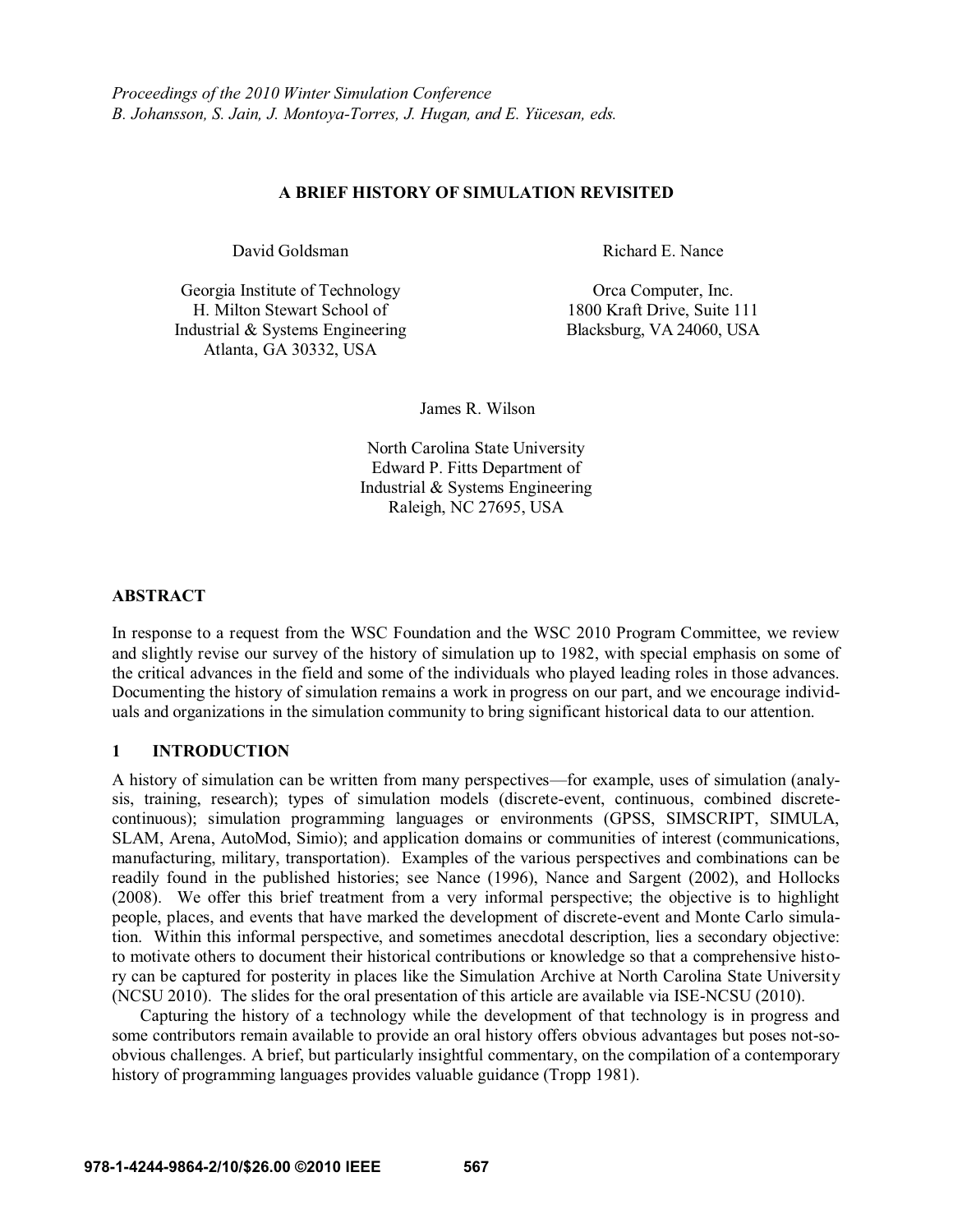# **2 THE PRECOMPUTER ERA: FROM BUFFON TO WORLD WAR II (1777-1945)**

The Monte Carlo method is generally considered to have originated with the Buffon "needle experiment" in 1777. The experiment is to "throw" needles "randomly" onto a plane with equally spaced parallel lines in order to estimate the value of  $\pi$ . The reader interested in the details may consult chapter 3 in Larson and Odoni (1981). Although Buffon's solution to the original needle experiment is correct, his solution to an extended version of the experiment contains an error that was corrected by Laplace in 1812. For this reason, the terminology Buffon-Laplace needle problem is frequently used. For more on this problem, visit Wolfram Research Inc. (2010).

About a century after Laplace's contribution is the perhaps surprising role played by simulation in one of the most important early developments in applied statistics. William Sealy Gosset, trained in mathematics and chemistry, became a brewer with Arthur Guiness, Son & Co. Ltd., in 1899 at the age of 23. Guiness allowed Gosset to publish certain major statistical results, provided he used a pseudonym and no proprietary data was used. These results were published under the pseudonym "Student" beginning in 1908 with a paper formulating what is now known as Student's *t*-distribution. Because Gosset had incomplete analytical results, he used a crude form of manual simulation to verify his conjecture about the exact form of the probability density function for Student's *t*-distribution. This inaugural application of simulation to the field of industrial process control is a remarkable example of the synergy of simulationbased experimentation and analytic techniques in the discovery of the exact solution of what is arguably a classical industrial-engineering problem.

# **3 THE FORMATIVE PERIOD (1945-1970)**

In the mid-1940s two major developments set the stage for the rapid growth of the field of simulation:

- The construction of the first general-purpose electronic computers such as the ENIAC (Burks and Burks 1981); and
- The work of Stanislaw Ulam, John von Neumann, Nicholas Metropolis, and others to use the Monte Carlo method on electronic computers in order to solve certain problems in neutron diffusion that arose in the design of the hydrogen bomb and that were (and still are) analytically intractable (Cooper 1988).

Ulam's fondness for card games and his attempts to find an easier way to estimate the probabilities of certain events in those card games apparently led him to the idea that a "Monte Carlo" approach to the problems of mathematical physics might be effective. An important complement to the work on the Monte Carlo method in the 1940s was the introduction of linear congruential random-number generators (LCGs) by Lehmer (1951). The increasing availability of general-purpose electronic computers in the 1950s allowed for the rapid proliferation of simulation techniques and applications in other disciplines.

Keith Douglas Tocher, a professor of operational research at the University of Southampton, developed the General Simulation Program (GSP), the first general-purpose simulator, as a tool for systematically building a simulation of an industrial plant that comprises a set of machines, each cycling through states such as busy, idle, unavailable, and failed. Obviously, the machine states and the times of the next machine actions collectively define the state of the plant (see Tocher and Owen 1960). Tocher's preeminent contributions to simulation include the three-phase method for timing executives, the first textbook in simulation, *The Art of Simulation* (Tocher 1963), and the wheel chart or activity-cycle diagram (ACD) in 1964. The ACD became a cornerstone of simulation teaching in the United Kingdom and the core of research in program generators during the 1970s. It is especially noteworthy that Tocher conceived and implemented an approach to combined simulation (discrete-event and continuous submodel interaction within a single model execution) well before its appearance in a US simulation language (Tocher and Splaine 1966). We are indebted to Hollocks (2008) for detailing the contributions of Tocher that led to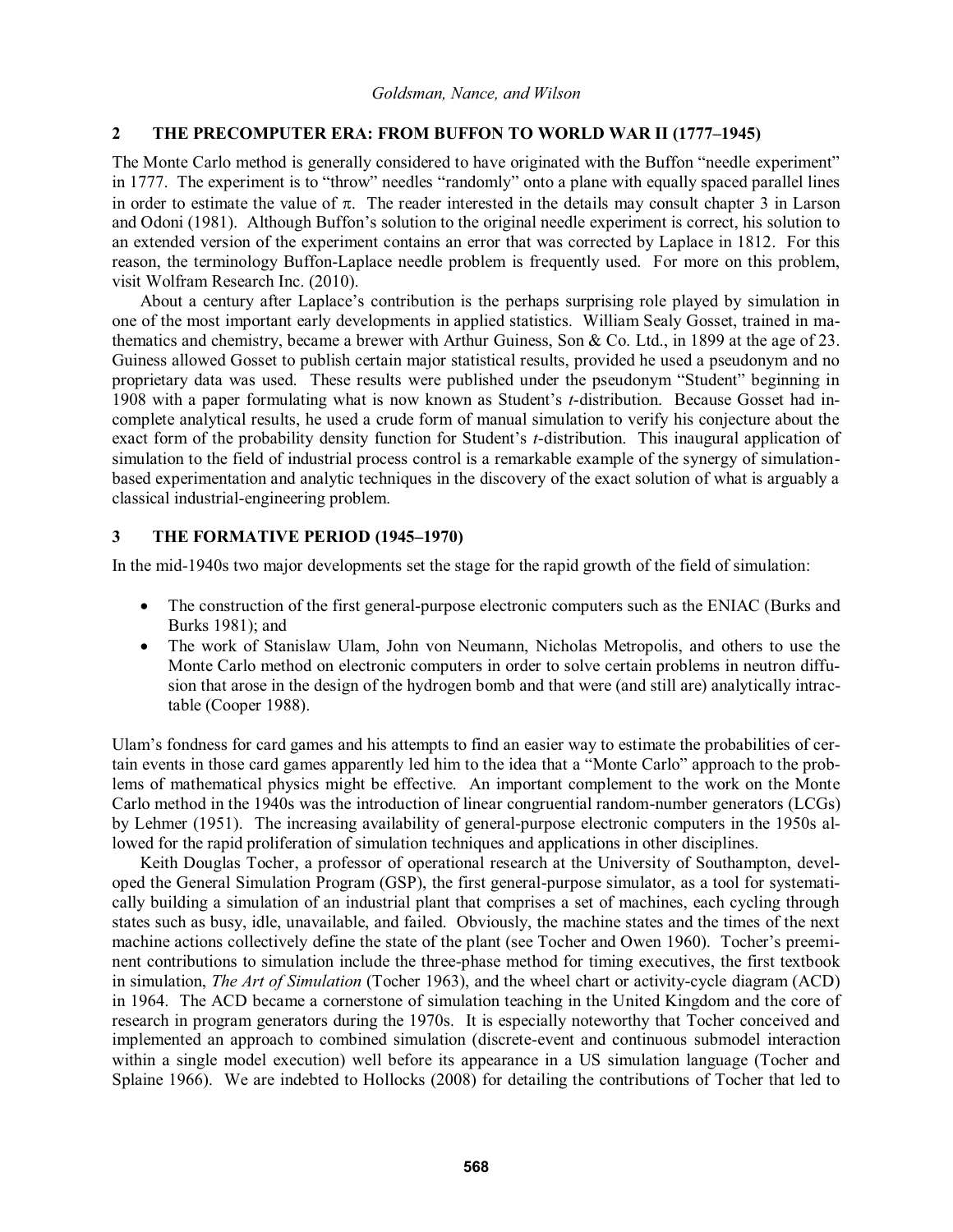the establishment of the K. D. Tocher Award by the Operational Research Society (United Kingdom) in 2008.

Geoffrey Gordon joined the Advanced Systems Development Division of IBM in 1960 as Manager of Simulation Development; and during the period 1960–1961, he introduced the General Purpose System Simulator, which was later renamed the General Purpose Simulation System (GPSS). GPSS was designed to facilitate rapid simulation modeling of complex teleprocessing systems involving, for example, urban traffic control, telephone call interception and switching, airline reservation processing, and steelmill operations. Gordon focused on a block diagram interface because he feared that programming might be too great a challenge for engineers. The ease of use and the software marketing policies of IBM at the time established GPSS as the most popular instructional simulation programming language (SPL) in the United States. An in-depth description of the history of GPSS is provided in Gordon (1981).

Based on FORTRAN, the initial version of SIMSCRIPT in 1963 was intended for users that were not computer experts and utilized a set of forms for model definition, model initialization, and report generation. The second generation SIMSCRIPT 1.5 unchained the translation from FORTRAN and served as a concept and idea generator for SIMSCRIPT II, the most ambitious language undertaking at that time. SIMSCRIPT II as published was a "layered" language, defined on five levels. Written in SIMSCRIPT II, the language was intended to have seven levels, the highest being a language writing "language" (Markowitz 1979, p. 29). Comprehensive descriptions of SIMSCRIPT are provided in Markowitz (1979) and Nance (1996).

A major contributor to the development and implementation of SIMSCRIPT II was Philip Kiviat, who had come from Cornell University to U. S. Steel in 1961 where he developed GASP (General Activity Simulation Program). Kiviat joined the RAND Corporation in 1963 and became a major driver in SIMSCRIPT II. Succeeding versions of GASP were developed by Alan Pritsker. The role of organizations (places) is emphasized by noting that Pritsker worked at RAND in the summer of 1969 on a version of GASP based on JOSS. Professor Richard Conway of Cornell also had a working relationship with RAND during this period.

Along with RAND, IBM, Cornell, and U. S. Steel, the Royal Norwegian Computing Center was a hotbed of simulation language development. Kristen Nygaard and Ole-Johan Dahl initiated work on SIMULA in 1961. With strong support from Univac, the two with capable programming staff created SIMULA I as an extension of ALGOL 60. The resulting evolution produced arguably the most influential programming language in computing history. A comprehensive description of the evolution of SIMULA is provided by Nygaard and Dahl (1981).

The 1967 forerunner of the Winter Simulation Conference (WSC) was the Conference on Applications of Simulation Using the General Purpose Simulation System, which in subsequent years was expanded to include papers on any SPL or any aspect of simulation applications. WSC is now the premier international forum for disseminating recent advances in the field of system simulation.

Concurrent with the SPL advances, R. W. Conway, B. M. Johnson, and W. L. Maxwell of Cornell University laid out the central problems of discrete-event simulation in two seminal papers, Conway, Johnson, and Maxwell (1959) and Conway (1963). These groundbreaking authors stated that simulation problems fall into two broad categories—*model construction* and *model analysis* (extracting the maximum information from the execution results).

The problems of simulation model construction include:

- Modular design of simulation programs for easy revision;
- Management of computer memory, a scarce resource during this period;
- Control of error arising from the discretization of all continuous quantities that is inherent in digital simulation;
- Design and implementation of an efficient time-advance mechanism; and
- Management of files containing the simulation entities.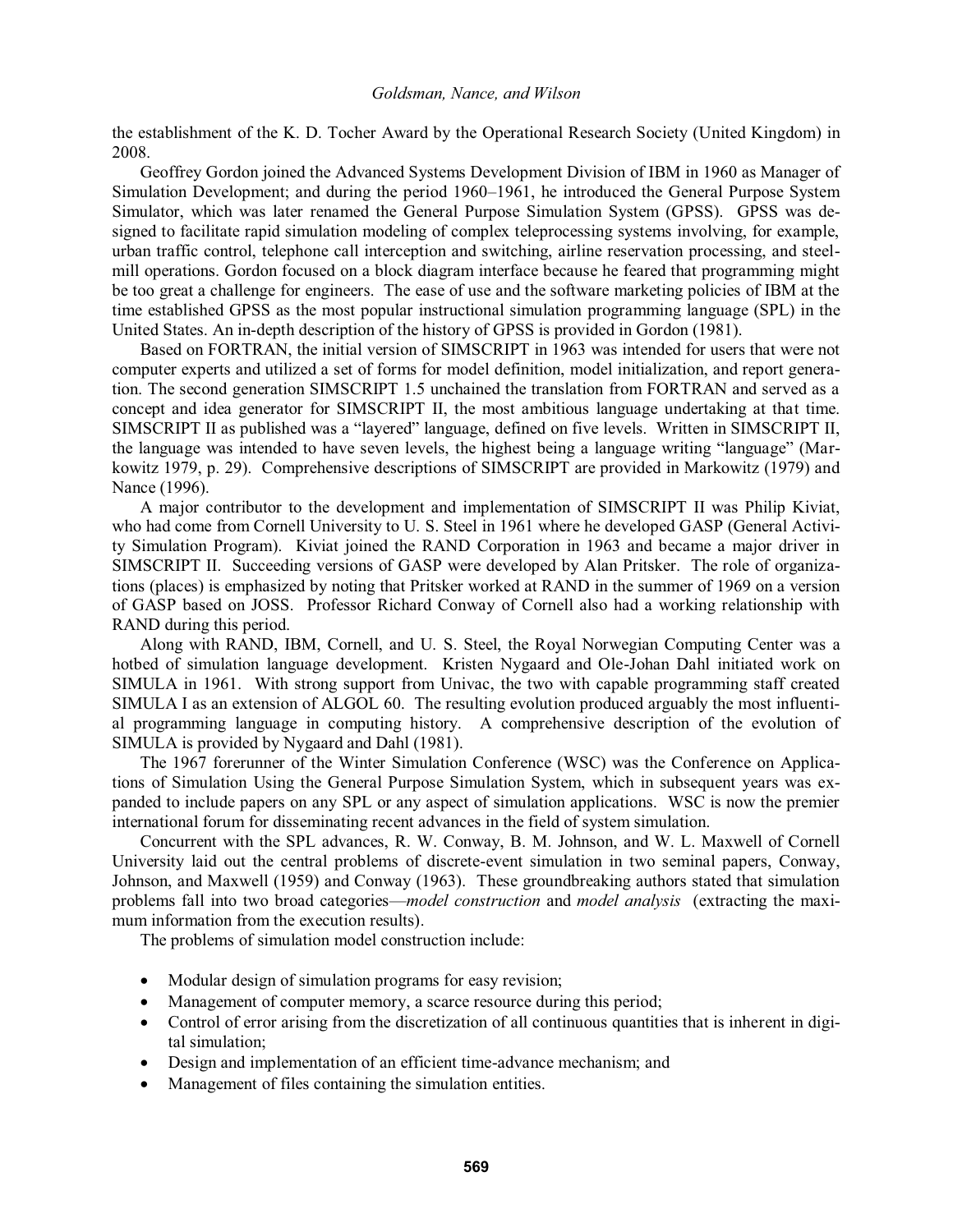Although many of the above problems have been largely resolved, the design and implementation of an efficient time-advance procedure for handling certain types of events is still—even to this day—an active area of research and development.

The main problems in model analysis include the *strategic* problem of designing a simulation experiment and the following *tactical* problems on how to run the simulations specified in the experimental design:

- The start-up problem, i.e., determining when a simulation is in equilibrium (steady state) so that any transients caused by the simulation's initial condition have died out;
- Estimating the precision (variance) of simulation-based estimators of steady-state performance; and
- Performing precise comparisons of alternative system simulations; i.e., selection of the best of a competing set of alternative systems or system configurations.

For the start-up problem, Conway (1963) proposed the first widely used rule for truncating (deleting) simulation-generated observations that are contaminated by initialization bias. For the variance-estimation problem, Conway proposed the method of batch means, which is still widely used in practice and is the basis for a great deal of ongoing research. For the comparison problem, Conway (1963) rejected traditional ANOVA methods and proposed the use of statistical ranking-and-selection procedures, which are still commonly applied in the real world and widely studied in the high-level research literature. In brief, Conway showed remarkable insight into the problems and solution strategies that would shape the next fifty years of simulation analysis methodology.

# **4 THE EXPANSION PERIOD (1970-1982)**

The "label" of the subheading marks the period as distinguished by enhancements, extensions, and additions throughout the art and science of discrete-event simulation-teaching, research, and practice. We are limited to identifying these changes; a full explanation is not possible within the space allotted.

Major changes among the SPLs, driven primarily by marketing motives, included:

- The capability for combined simulation in GASP IV, introduced by Pritsker and Hurst (1973), and in SIMSCRIPT II.5 as C-SIMSCRIPT (Delfosse 1976);
- The emergence of versions of GPSS outside the IBM domain, in particular the ascension of GPSS/H, which was developed by Henriksen (1977);
- A process interaction (transaction processing) user interface was added to SIMSCRIPT II.5 during the period  $1976-1977$ ;
- Appearance of a number of packages and processors based on the general language PL/I, notably (SIMPL/I 1972), SIML/I (MacDougall 1979), and SIMPL/I X (Metz 1981);
- Conceptual extensions of GASP to SLAM by Pritsker and Pegden (1979).

More ambitious goals for model development were driving the interactive program generator efforts in the United Kingdom. Using the ACD representation as the core structure, Clementson extended ECSL (Extended Control and Simulation Language) with the Computer Aided Programming System (CAPS); and Mathewson (1975) developed several versions of DRAFT to produce different programming language executable representations.

Concerns for more fundamental issues in model structure and representation received careful attention in the paper by Zeigler (1972) and the book that followed (Zeigler 1976). Divisions of opinion arose concerning the capabilities and limitations of system-theoretic modeling formalisms in providing a theory of simulation; yet the debate drew needed attention to breaking beyond the SPL-constrained views of the modeling task. Pursuing a path intended to join theoretical modeling issues with the program-generation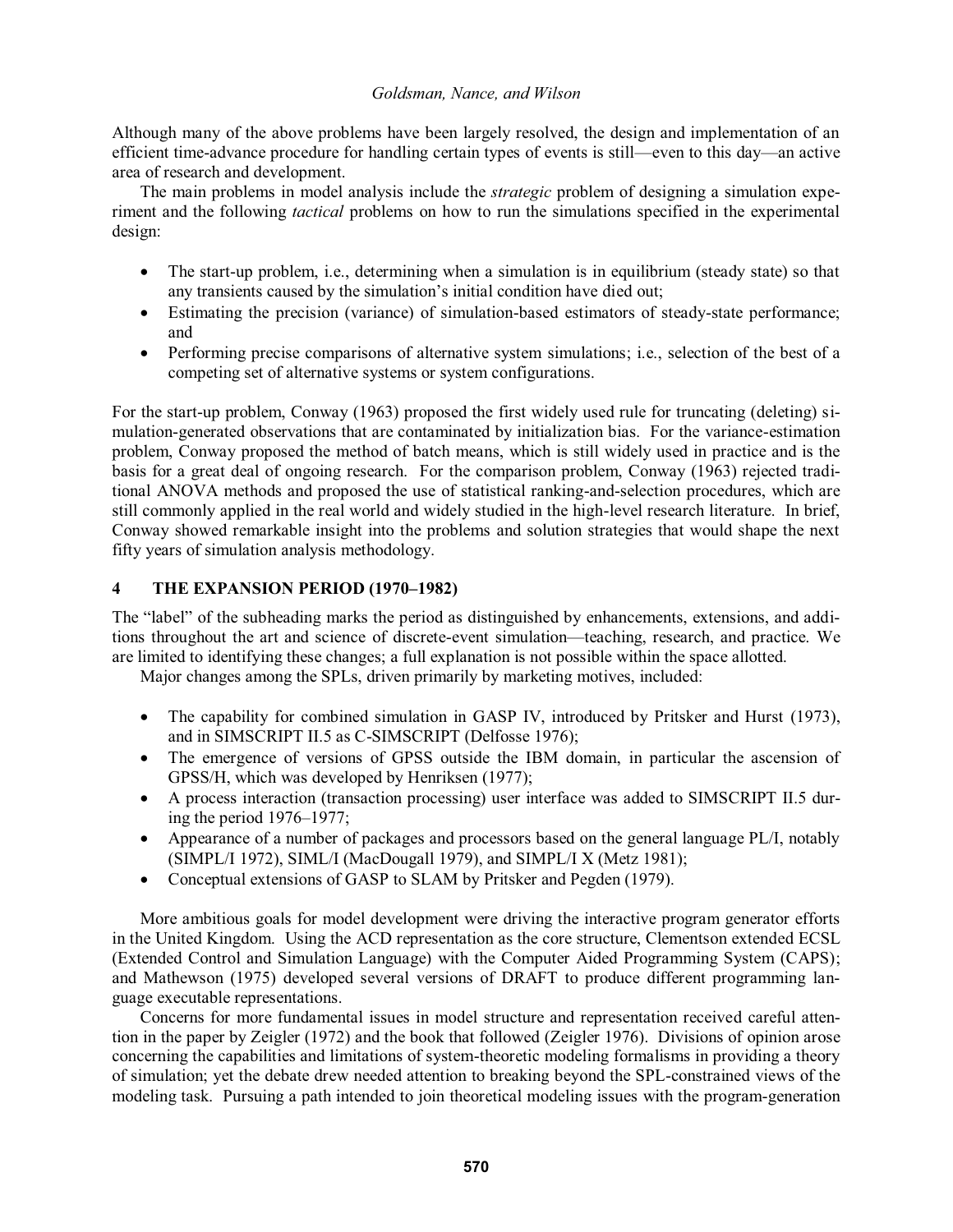techniques in the United Kingdom and with software engineering concepts, Nance (1981) advanced an object-oriented representational approach—the Conical Methodology (Nance 1979). The genesis of many ideas proposed in the latter paper is first described in Nance (1971).

The expansion of simulation in the 1970s is also apparent in the notable books of the decade. The importance of random number generation was established within the mainstream of computer science by the hallmark work of Knuth (1969). Textbooks appeared that broke out of a single SPL focus, e.g., Emshoff and Sisson (1970), Fishman (1973, 1978), and Law and Kelton (1982).

Other noteworthy developments include the event graphs of Schruben (1983); the development of specialty simulation products for niche markets; and the contributions of Balci and Sargent (1981) to formal verification and validation. Moreover, a great deal of the new work on random number generation, random variate generation, and output analysis appeared during the Expansion Period; and during this time, much of the theoretical work appeared that was to set the stage for the next thirty years. The classic texts of Fishman (1973, 1978) brought together the state-of-the-art in all of these areas, and served as the standard references for a generation of researchers. In particular, Fishman was responsible for popularizing efficient random number generation techniques (see also Knuth 1969), consolidating and enhancing random variate generation methods, and advancing and proposing various output analysis technology, including batch means, autoregressive methods, and regenerative analysis (see also Crane and Iglehart 1974a, b). The first edition of Law and Kelton (1982) brought many of these advanced methodologies to what would eventually amount to tens of thousands of practitioners.

In the area of random number generation, researchers focused on the desirable characteristics that should be displayed by a generator, and alternatives to the LCGs introduced by Lehmer (1951) were suggested, sometimes evaluated, and often limited to a specific computer arithmetic and instruction set. In the area of random number generation, researchers focused on linear congruential generators LCGs), and characteristics that good LCGs ought to have. With respect to random variate generation methods, a number of new general methodologies were developed to efficiently generate realizations from all of the usual probability distributions, as well as more-arbitrary one-dimensional and multidimensional random processes. Output analysis technology grew to encompass theoretical considerations regarding initialization bias, point and confidence interval estimation for steady-state parameters, statistical ranking-andselection methods for use in simulation, and variance reduction methods, the latter having been extensions of the seminal work of Hammersley and Handscomb (1964).

In addition to the technical innovations in simulation modeling and analysis that drove the growth of the field during the Expansion Period, there were important developments during this period in building the organizational infrastructure of the international simulation community. Noteworthy among these was the rebirth of the Winter Simulation Conference in 1976 after the 1975 WSC failed to materialize. The reestablishment of WSC with formal sponsorship by several professional societies, a Board of Directors, and by-laws governing the future operation of the conference had a decisive effect on the evolution of the field. For more on the history of WSC, see the overview on conference website (WSC 2010). Another critical development was the establishment of simulation departments in key archival journals in engineering, computer science, operations research and the management sciences, and allied fields. For more on the latter developments, see Nance and Sargent (2002).

#### **5 SUMMARY**

Simulation in the precomputer era is limited to innovative uses of repetitive trials to support or confirm mathematical proofs or conjectures. The importance and urgency of the nuclear diffusion investigations at Los Alamos drove the rapid application of the newly developed electronic computers to Monte Carlo techniques in the mid- and late-1940s. The principal early challenge—the discovery or invention of acceptable techniques for generating "randomness"—was confronted by some of the best mathematical minds of the period. The pioneers driving the development of more user-friendly languages during the late-1950s and early-1960s succeeded in forming the problem-solving technique of simulation (both Monte Carlo and discrete-event) as a widely recognized, powerful approach. Expansion of simulation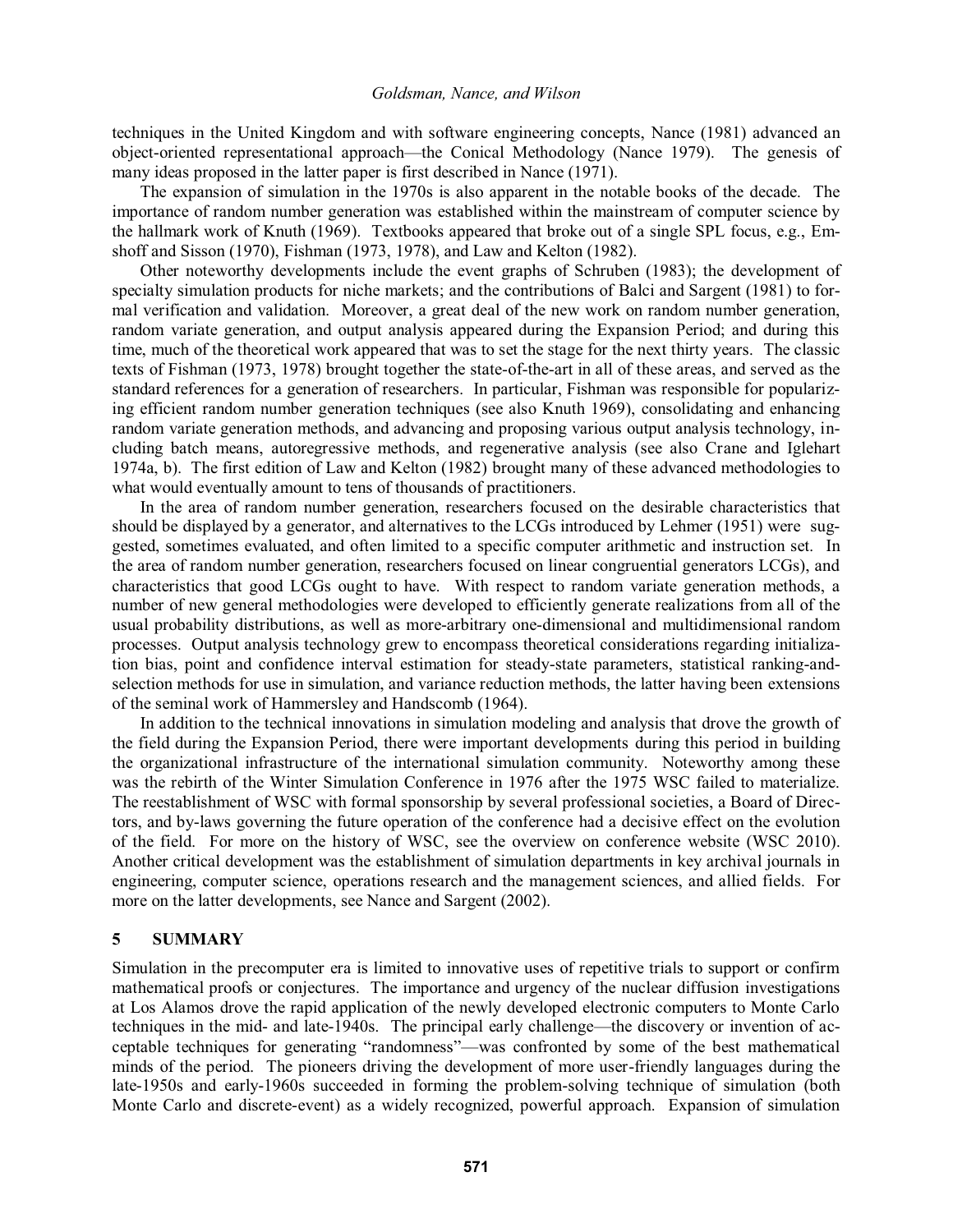along multiple dimensions (applications, uses, types) dominated the decade of the 1970s and the early 1980s. How is simulation affected by the emergence of microcomputers, increases in memory and decreases in switching time by orders of magnitude, and the ubiquity of networking technology in the future? And, what are the reactive effects of simulation? Answers to these questions form the crux of our ongoing study.

# **ACKNOWLEDGMENTS**

We thank the WSC Foundation for sponsoring this presentation.

## **REFERENCES**

- Balci, O., and R. G. Sargent. 1981. A methodology for cost-risk analysis in the statistical validation of simulation models. *Communications of the ACM* 24(4):190-197.
- Burks, A. W., and A. R. Burks. 1981. The ENIAC: First general-purpose electronic computer. *Annals of the History of Computing* 3 (4): 310–399.
- Conway, R. W. 1963. Some tactical problems in digital simulation. *Management Science* 10(1):47–61.
- Conway, R. W., B. M. Johnson, and W. L. Maxwell. 1959. Some problems of digital systems simulation. *Management Science* 6(1): 92-110.
- Cooper, N. C., ed. 1988. *From cardinals to chaos: Reflections on the life and legacy of Stanislaw Ulam*. Cambridge: Cambridge University Press.
- Crane, M. A., and D. L. Iglehart. 1974a. Simulating stable stochastic systems, I: General multiserver queues. *Journal of the ACM* 21(1):103-113.
- Crane, M. A., and D. L. Iglehart. 1974b. Simulating stable stochastic systems, II: Markov chains. *Journal of the ACM* 21(1):114–123.
- Delfosse, C.M. 1976. *Continuous simulation and combined simulation in SIMSCRIPT II.5*. Arlington, VA: CACI.
- Emshoff, J. R. and R. L. Sisson. 1970. *Design and use of computer simulation models.* New York: Macmillan.
- Fishman, G. S. 1973. *Concepts and methods in discrete event digital simulation*. New York: John Wiley & Sons.
- Fishman, G. S. 1978. *Principles of discrete event simulation*. New York: John Wiley & Sons.
- Gordon, G. 1981. The development of the General Purpose Simulation System. In *History of programming languages*, ed. R. L. Wexelblatt, 403-437. New York: Academic Press.
- Hammersley, J. M., and D. C. Handscomb. 1964. *Monte Carlo methods*. London: Chapman and Hall.
- Henriksen, J. O. 1977. An improved event list algorithm. In *Proceedings of the 1977 Winter Simulation Conference*, ed. H. J. Highland, R. G. Sargent, and J. W. Schmidt, 547–557. Piscataway, New Jersey: Institute of Electrical and Electronics Engineers.
- Hollocks, B. W. 2008. Intelligence, innovation and integrity—KD Tocher and the dawn of simulation. *Journal of Simulation* 2(3):128-137.
- ISE-NCSU 2010. A brief history of simulation from 1777 to 1981. Available via <www.ise.ncsu.edu/jwilson/files/wsc10simhist.pdf> [accessed April 14, 2010].
- Knuth, D. E. 1969. *The art of computer programming, Volume 2: Seminumerical algorithms*. Reading, Massachusetts: Addison-Wesley.
- Larson, R.C., and A.R. Odoni. 1981. Buffon's needle experiment. In *Urban operations research*. New Jersey: Prentice Hall. Published online by Massachusetts Institute of Technology. Available via <web.mit.edu/urban\_or\_book/www/book/chapter3/3.3.1.html> [accessed April 14, 2010].
- Law, A. M., and W. D. Kelton. 1982. *Simulation modeling and analysis*. New York: McGraw-Hill.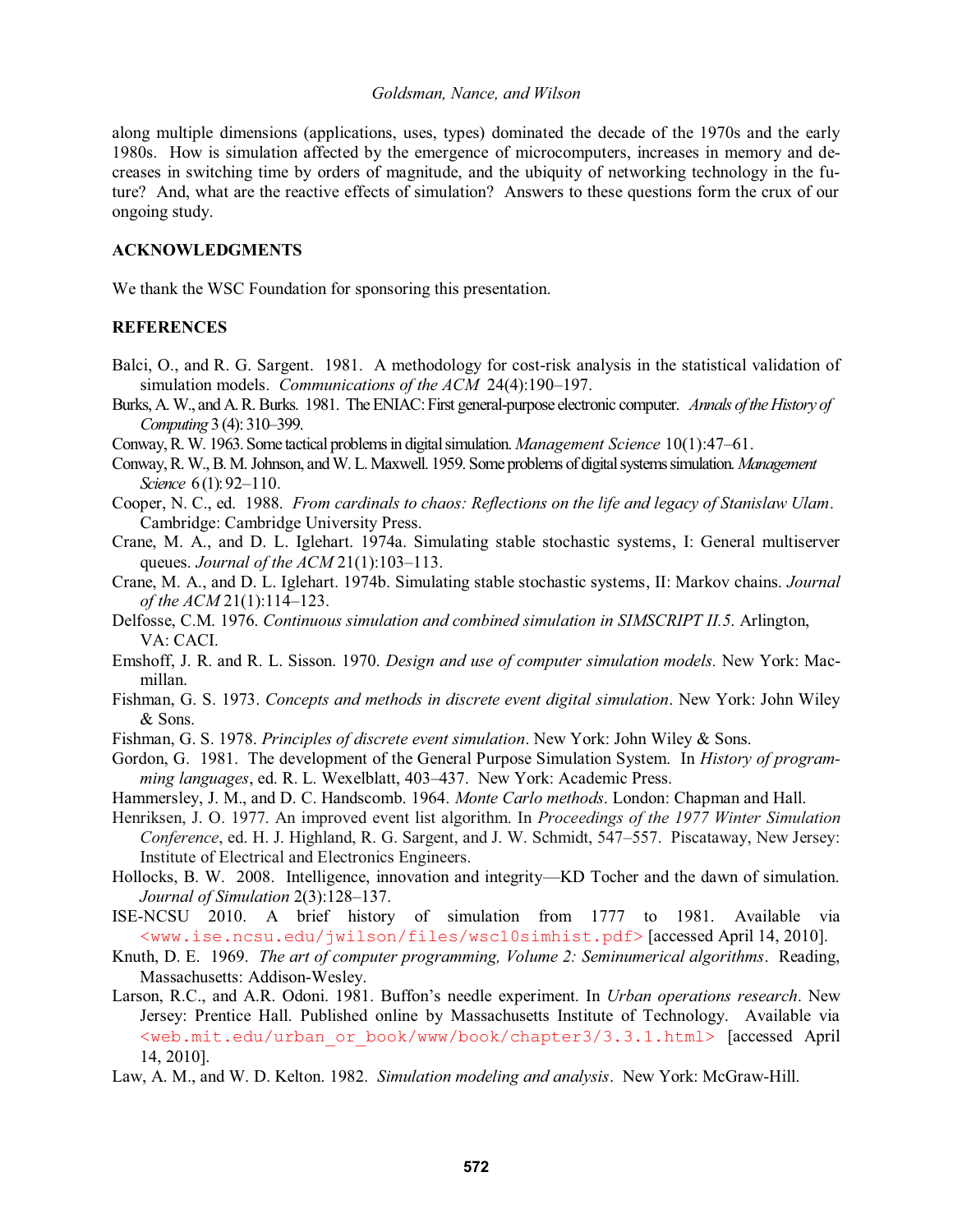- Lehmer, D. H. 1951. Mathematical methods in large-scale computing units. *Annals of the Computation*  Laboratory of Harvard University 26:141-146.
- MacDougall, M. H. 1979. The simulation language SIML/I. In *Proceedings of the National Computer Conference*, ed. R. E. Merwin, J. T. Zanca, and M. Smith, 39–44, Montvale, New Jersey: AFIPS Press.
- Markowitz, H. M. 1979. SIMSCRIPT: Past, present, and some thoughts about the future. In *Current issues in computer simulation*, ed. N. R. Adam and A. Dogramaci, 27–60. New York: Academic Press.
- Matthewson, S. C. 1975. Interactive simulation program generators. In *Proceedings of the European computing conference on interactive systems*, 423–429, Uxbridge, United Kingdom: Online Conferences, Ltd.
- Metz, W. C. 1981. Discrete event simulation using PL/I based general and special purpose simulation languages. In *Proceedings of the 1981 Winter Simulation Conference*, ed. T I. Ören, C. M. Delfosse, and C. M. Shub, 45–52. Piscataway, New Jersey: Institute of Electrical and Electronics Engineers.
- Nance, R. E. 1971. On time flow mechanisms for discrete systems simulation. *Management Science*   $18(1):59-73.$
- Nance, R. E. 1979. Model representation issues in discrete event simulation: Prospects for developing documentation standards. In *Current issues in computer simulation,* ed. N.R. Adam and A. Dogramaci, 83–97. New York: Academic Press.
- Nance, R. E. 1981. The state and time relationships in simulation modeling. *Communications of the ACM* 24(4):173-179.
- Nance, R. E. 1996. A history of discrete event simulation programming languages. In *History of programming languages II, ed. T. J. Bergin and R. J. Gibson, 369–427. New York: ACM Press; Read*ing, Massachusetts: Addison-Wesley.
- Nance, R. E., and R. G. Sargent. 2002. Perspectives on the evolution of simulation. *Operations Research* 50(1):161–172.
- NCSU 2010. Simulation archive. North Carolina State University Libraries. Available via <tinyurl.com/simarchive> [accessed April 14, 2010].
- Nygaard, K., and O.-J. Dahl. 1981. The development of the SIMULA languages. In *History of pro*gramming languages, ed. R. L. Wexelblatt, 439–493. New York: Academic Press.
- Pritsker, A. A. B., and N. R. Hurst. 1973. GASP IV: a combined continuous-discrete FORTRAN-based simulation language. *SIMULATION* 21(3):65–70.
- Pritsker, A. A. B., and C. D. Pegden. 1979. *Introduction to simulation and SLAM.* New York: Halsted Press, John Wiley & Sons.
- Schruben, L. W. 1983. Simulation modeling with event graphs. *Communications of the ACM* 26(11):957-963.
- SIMPL/I. 1972. Simulation language based on PL/I: program reference manual. Publication number SH19-5060-0. IBM (June).
- Tocher, K. D. 1963. *The art of simulation*. London: The English Universities Press Ltd.
- Tocher, K. D., and D. G. Owen. 1960. The automatic programming of simulations. In *Proceedings of the Second International Conference on Operational Research*, ed. J. Banbury and J. Maitland, 50–68. London: The English Universities Press Ltd.
- Tocher, K. D., and M. Splaine. 1966. Computer control of the Bessemer process. *Journal of the Iron and Steel Institute* 204 (February): 81–86.
- Tropp, H. 1981. On doing contemporary history. In *History of programming languages*, ed. R. L. Wexelblatt, xxi-xxiii. New York: Academic Press.
- Wolfram Research Inc. 2010. Buffon-Laplace needle problem. Available via < http://mathworld.wolfram.com/Buffon-LaplaceNeedleProblem.html> [accessed April 14, 2010].
- WSC 2010. The Winter Simulation Conference: the premier forum on simulation practice and theory. Available via: <www.wintersim.org/article.htm> [accessed April 14, 2010].